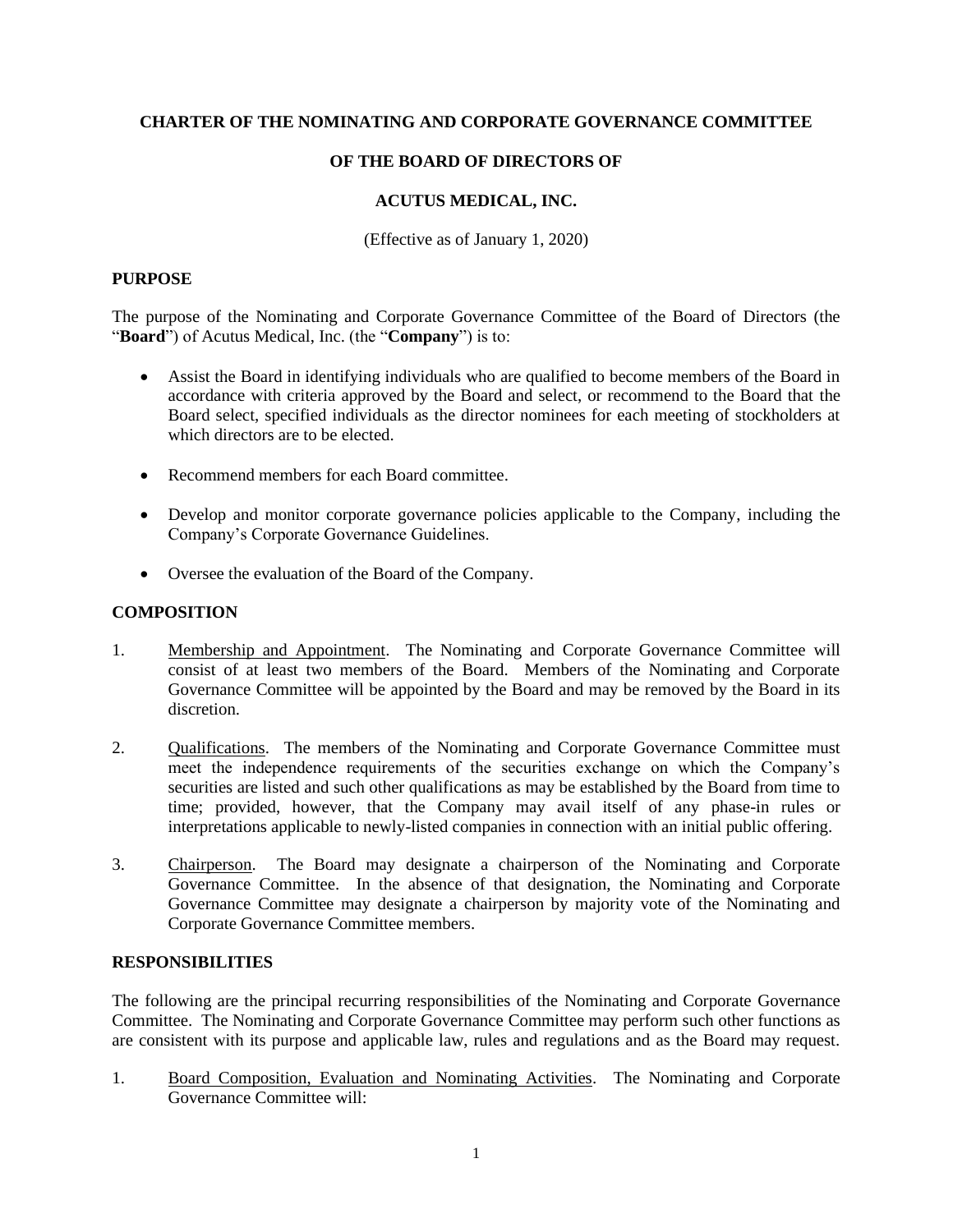- Determine the qualifications, qualities, skills and other expertise required to be a director and to develop, and recommend to the Board for its approval, criteria to be considered in selecting nominees for director (the "**Director Criteria**").
- Evaluate the current composition, organization and governance of the Board and its committees, determine future requirements and make recommendations to the Board for approval consistent with the Director Criteria.
- Search for, identify, evaluate and select, or recommend for selection by the Board, candidates to fill new positions or vacancies on the Board consistent with the Director Criteria, and review any candidates recommended by stockholders, provided such stockholder recommendations are made in compliance with the Company's bylaws and its stockholder nominations and recommendations policies and procedures.
- Review and consider any nominations of director candidates validly made by stockholders in accordance with applicable laws, rules and regulations and the provisions of the Company's certificate of incorporation and bylaws.
- Evaluate the performance of individual members of the Board eligible for re-election, and select, or recommend for the selection of the Board, the director nominees by class for election to the Board by the stockholders at the annual meeting of stockholders or any special meeting of stockholders at which directors are to be elected.
- Consider the Board's leadership structure, including the separation of the Chairman and Chief Executive Officer roles and/or appointment of a lead independent director of the Board, either permanently or for specific purposes, and make such recommendations to the Board with respect thereto as the Nominating and Corporate Governance Committee deems appropriate.
- Develop and review periodically the policies and procedures for considering stockholder nominees for election to the Board.
- Evaluate and recommend termination of membership of individual directors for cause or for other appropriate reasons.
- Evaluate the "independence" of directors and director nominees against the independence requirements of the securities exchange on which the Company's securities are listed, applicable rules and regulations promulgated by the Securities and Exchange Commission and other applicable laws.
- Approve, or recommend to the Board for approval, and periodically review the policies and procedures for director candidates, stockholder communications policy and external communications policy, and approve, or recommend to the Board for approval, any changes deemed appropriate.
- 2. Board Committees. The Nominating and Corporate Governance Committee will:
	- Review annually the structure and composition of each committee of the Board and make recommendations, if any, to the Board for changes to the committees of the Board, including changes in structure, composition or mandate of committees, as well as the creation or dissolution of committees.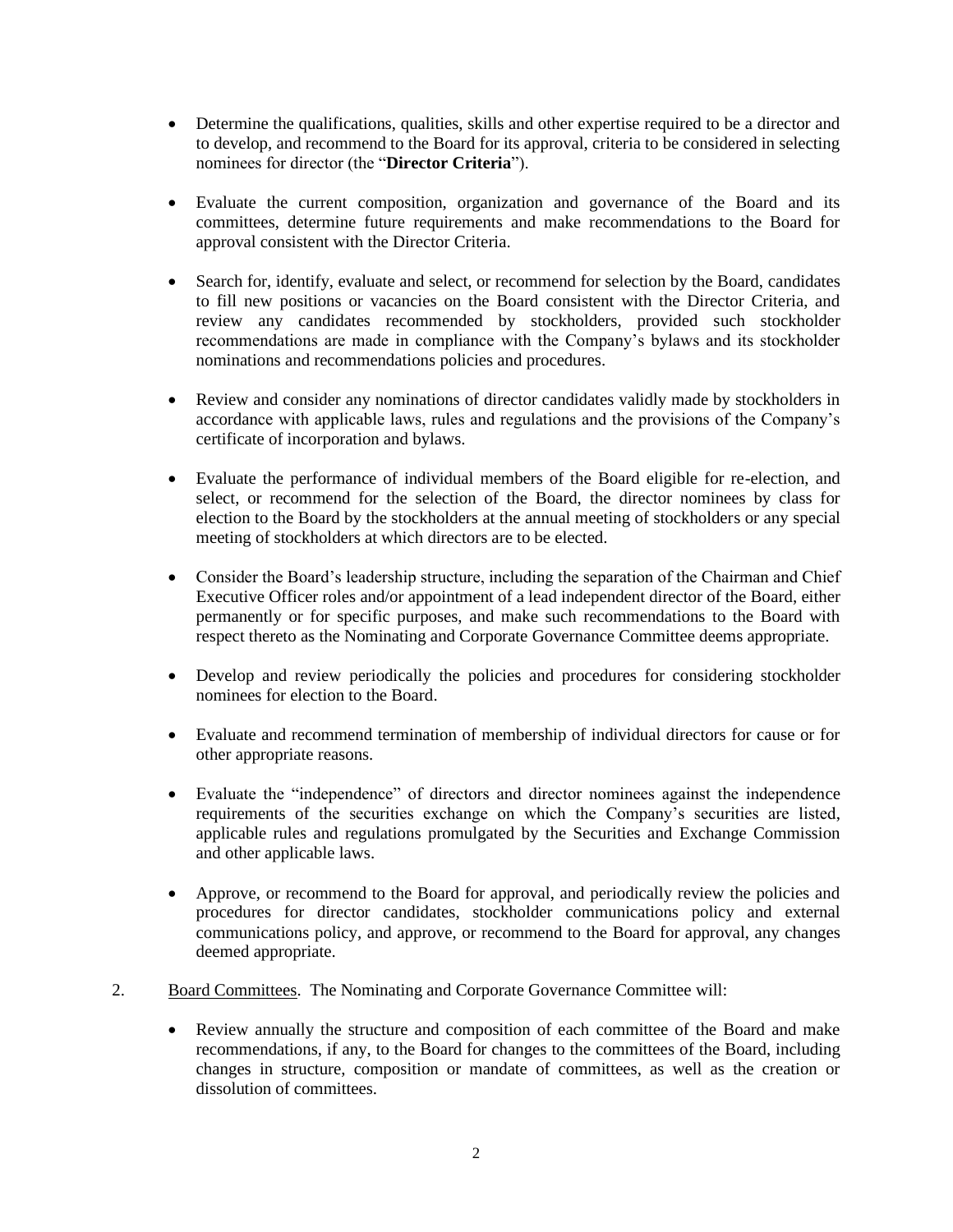- Recommend to the Board persons to be members and chairpersons of the various committees.
- 3. Corporate Governance. The Nominating and Corporate Governance Committee will:
	- Develop and monitor a set of corporate governance guidelines applicable to the Company.
	- Review annually the Company's Corporate Governance Guidelines and their application, and recommend any changes deemed appropriate to the Board for its consideration.
	- Oversee the Company's corporate governance practices, including reviewing and recommending to the Board for approval any changes to the Company's corporate governance framework, including its certificate of incorporation and bylaws.
	- Review, at least annually, the Company's compliance with the corporate governance listing requirements of the securities exchange on which the Company's securities are listed, and report to the Board regarding the same.
	- Develop, subject to approval by the Board, a process for an annual evaluation of the Board and its committees, and to oversee the conduct of this annual evaluation.
	- Conduct a periodic review of the Company's succession planning process for the chief executive officer ("**CEO**") and any other members of the Company's executive management team, report its findings and recommendations to the Board, and assist the Board in evaluating potential successors to the CEO or other members of the Company's executive management team.
	- Develop orientation materials for new directors and corporate governance-related continuing education for all members of the Board and evaluate the participation of members of the Board in orientation and continuing education activities in accordance with applicable listing standards.
	- Review the disclosure included in the Company's proxy statement regarding the Company's director nomination process and other corporate governance matters.
	- Review any proposals properly submitted by stockholders for action at the annual meeting of stockholders and make recommendations to the Board regarding action to be taken in response to each such proposal.
	- Review and discuss with management the disclosure regarding the operations of the Nominating and Corporate Governance Committee and director independence, and recommend that this disclosure be included in the Company's proxy statement or annual report on Form 10-K.
- 4. Conflicts of Interest. The Nominating and Corporate Governance Committee will:
	- In consultation with the Audit Committee review periodically the Company's Code of Business Conduct and Ethics and recommend any changes deemed appropriate to the Board for its consideration.
	- Review and monitor compliance with the Company's Code of Business Conduct and Ethics.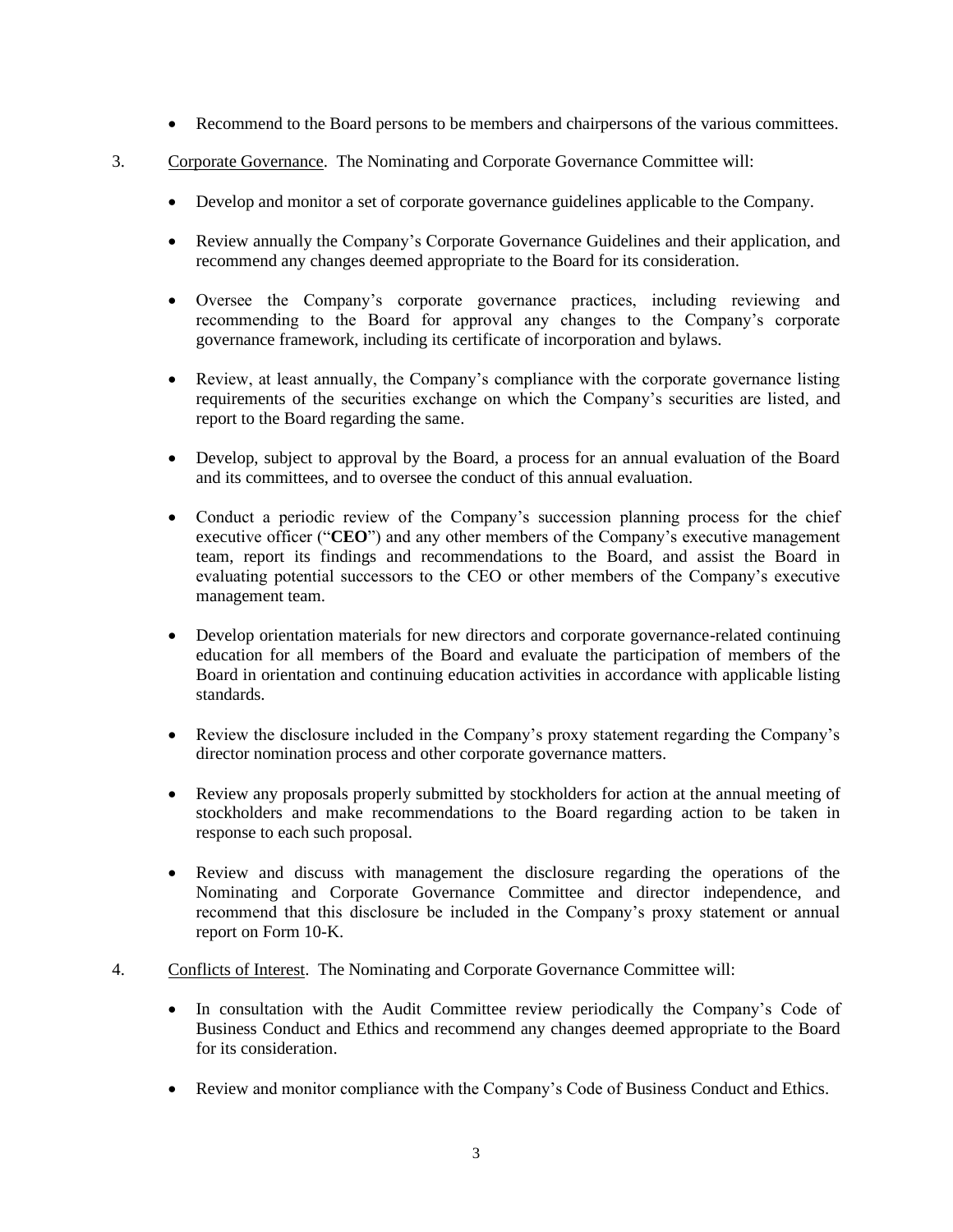- Consider questions of possible conflicts of interest of Board members and of corporate officers.
- Review actual and potential conflicts of interest of Board members and corporate officers, other than related party transactions reviewed by the Audit Committee, and approve or prohibit any involvement of such persons in matters that may involve a conflict of interest or the taking of a corporate opportunity.
- 5. Committee Charter Review. The Nominating and Corporate Governance Committee will review and reassess the adequacy of this charter annually and will submit any recommended changes to the charter to the Board for approval.
- 6. Performance Review. The Nominating and Corporate Governance Committee will review and assess the performance of the Nominating and Corporate Governance Committee on an annual basis.

# **MEETINGS AND PROCEDURES**

- 1. Meetings.
	- The Nominating and Corporate Governance Committee will meet at least two times per year at such times and places as it determines. The chairperson of the Nominating and Corporate Governance Committee will preside at each meeting. The chairperson will approve the agenda for the Nominating and Corporate Governance Committee's meetings and any member may suggest items for consideration. If a chairperson is not designated or present, an acting chair may be designated by the Nominating and Corporate Governance Committee members present. The Nominating and Corporate Governance Committee may act by unanimous written consent (which may include electronic consent) in lieu of a meeting in accordance with the Company's bylaws.
	- Formal action taken by the Nominating and Corporate Governance Committee will be by the affirmative vote of at least a majority of the members present at a meeting at which a quorum is present or by unanimous written consent (which may include electronic consent). In accordance with the Company's bylaws, a quorum will consist of at least a majority of the members of the Nominating and Corporate Governance Committee.
	- The Nominating and Corporate Governance Committee will maintain written minutes of its meetings, which minutes will be filed with the minutes of the meetings of the Board.
	- The Nominating and Corporate Governance Committee may invite to its meetings any director, officer or employee of the Company and such other persons as it deems appropriate in order to carry out its responsibilities.
- 2. Reporting to the Board of Directors. The Nominating and Corporate Governance Committee will report regularly to the Board regarding its activities and recommendations.
- 3. Authority to Retain Advisors. The Nominating and Corporate Governance Committee will have the authority, in its sole discretion, to select and retain any internal or independent counsel, search firms and any other expert consultants or advisors to assist with the execution of its duties and responsibilities as set forth in this charter. The Nominating and Corporate Governance Committee will set the compensation and oversee the work of any such independent counsel,